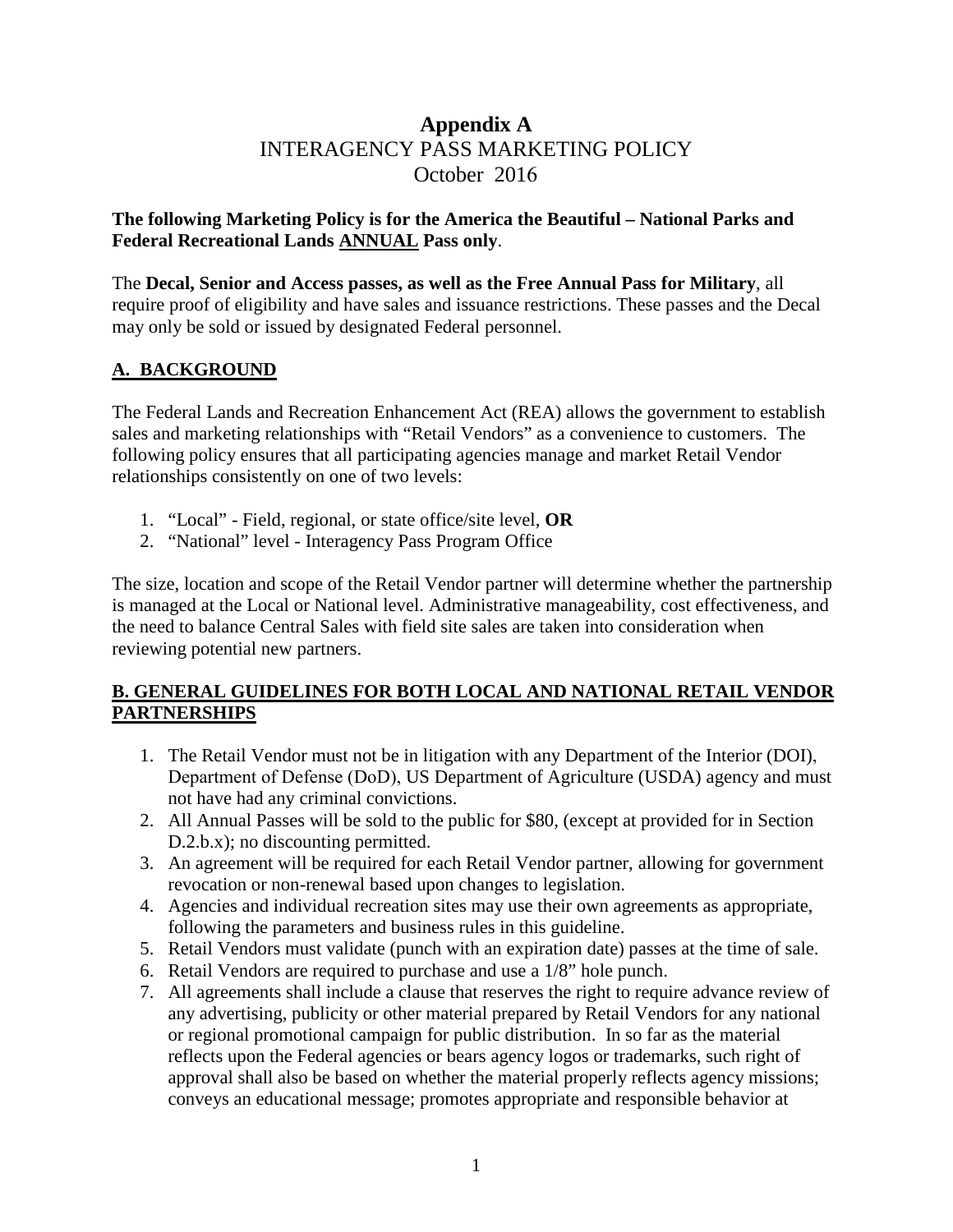Federal recreation sites and/or encourages continued public support and preservation of public lands.

- 8. The National Pass Program Office will review all National Retailer web pages that reference the Annual Pass before they go live to assure that information is accurate.
- 9. No product or service endorsement will be allowed when a pass is sold.
- 10. Name Capture: The recording of a customer's personal information in a database for later use by the Retail Vendor may only be allowed with National level agreements. Name capture will be subject to compliance with the Systems of Records Notice, and the Privacy Act.
- 11. "Value-add" Promotions (passes packaged with other appropriate items), are allowed as long as the value of the package exceeds the price of the pass (i.e. a retailer packages a night in a hotel room with a pass and sells the package for \$159, or retailer offers a pass for free if a customer purchases \$300 in merchandise from the retailer) and the add-on item(s) meets the other requirements of these guidelines.
	- a) All promotional materials will be subject to review and written approval by the managing office.
	- b) The Retail Vendor must absorb all costs of the value-add items, and all additional fulfillment costs.
	- c) Items added with the Annual Pass must be appropriate for all audiences such as single use cameras, phone cards, certificates for discounts at hotels or retailers, wildlife calendars, etc.
	- d) Items added to the Annual Pass must be clearly disclosed as being added by the Retail Vendor, and must not imply any approval or endorsement by the government
- 12. International Retail Vendors approved by the National Pass Program Office are permitted to sell the pass.
- 13. Refunds will not be issued to Retail Vendors for unsold passes, however, there is an exchange program (see following section).
- 14. Previous year's passes may not be sold (i.e. 2016 passes cannot be sold after December 31, 2016.)
- 15. Retailers must allow up to 2 weeks for delivery of orders.

# **C. EXCHANGE OF STOCK**

- 1. Local Retail Vendors will conduct any stock exchange transactions directly with the Federal Recreation field site.
- 2. National Retail Vendors will exchange stock directly with USGS.
	- a. National Retail Vendors will be assessed a cost recovery fee as indicated in their agreement.
- 3. The exchange policy will be reviewed annually and may be modified or terminated if accountability and manageability problems arise.
- 4. Only active Retail Vendors with a valid agreement for the following year can exchange stock from the preceding year. (i.e. In order to exchange unsold 2016 inventory for an equal amount of 2017 inventory, the Retail Vendor must have a valid agreement for 2017. If a Retail Vendor does not have a valid partner agreement for 2017, the Retail Vendor will not be permitted to return or exchange any unsold 2016 inventory).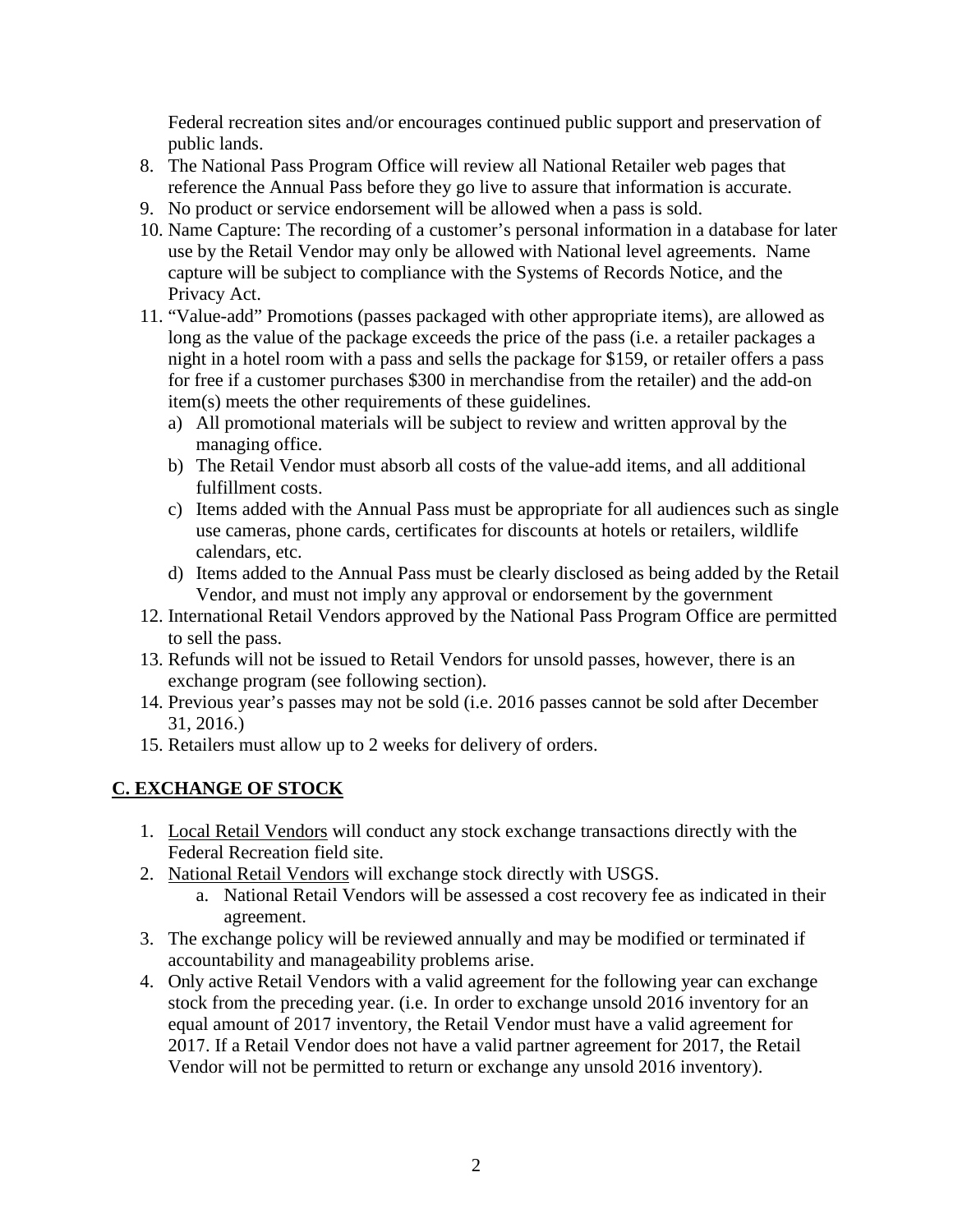- 5. One exchange will be allowed per agreement per calendar year. If a Retail Vendor has more than one sales outlet, the Retail Vendor is responsible for combining all stock into one return. Additional returns from a Retail Vendor will not be processed.
- 6. All Annual Passes for each calendar year must be received for exchange no later than March 30 of the next calendar year. Returns received after March 30 will not be exchanged.
- 7. Retail Vendors must properly record and account for all serial numbers of pass stock included in the return shipment. Stock that is submitted without proper documentation will be returned to Retail Vendor.
- 8. In years where there is no change or a decrease in pass price, returned passes will be replaced one-for-one with current year stock. (i.e. 2016 passes will be replaced with 2017). If the price of the pass increases, Retail Vendors will be responsible for remitting the difference between the price of the old and new passes.
- 9. If Congress terminates the Pass Program refunds will not be provided. If Congress *changes* the program, exchange options may be possible.

# **D. MANAGEMENT LEVELS OF RETAIL VENDOR RELATIONSHIPS**

#### **1. LOCAL - Field or State/Regional Office**

#### a) **General Guidelines**

- i) Field sites and Regional/State offices will be responsible for administering Local Retail Vendor relationships. Local Retail Vendors are generally within a 10-25 mile radius of a recreation site, have an established relationship, and *generally* sell fewer than 100 passes per year.
- ii) Retail Vendors operating under a Local agreement/instrument may not offer passes for sale on their website as this competes directly with Interagency Central Sales.
- iii) Local Relationships are classified into three types:
	- "Local Retailer(s)"
	- "Partner Groups" (Friends/Coops/Concessions)
	- "One-time Promotion" or "Incentive Programs"

## b) **Local Retailer(s) - Specific Guidelines**

These are businesses that do not have a formal cooperative agreement/instrument or concession contract and could include stores, theaters, hotels, restaurants, outfitters and other businesses that operate in close proximity to a recreation site.

- i) Passes will not be consigned to Local Retailers.
- ii) Agencies may offer Local Retailers the opportunity to purchase passes at a wholesale rate (10% discount).
- iii) Payment is due at receipt of passes.
- iv) Minimum order is 5 passes.
- v) Unsold passes may be exchanged. See Section C, GENERAL GUIDELINES EXCHANGE OF STOCK.
- vi) Passes must be ordered through the affiliated recreation site.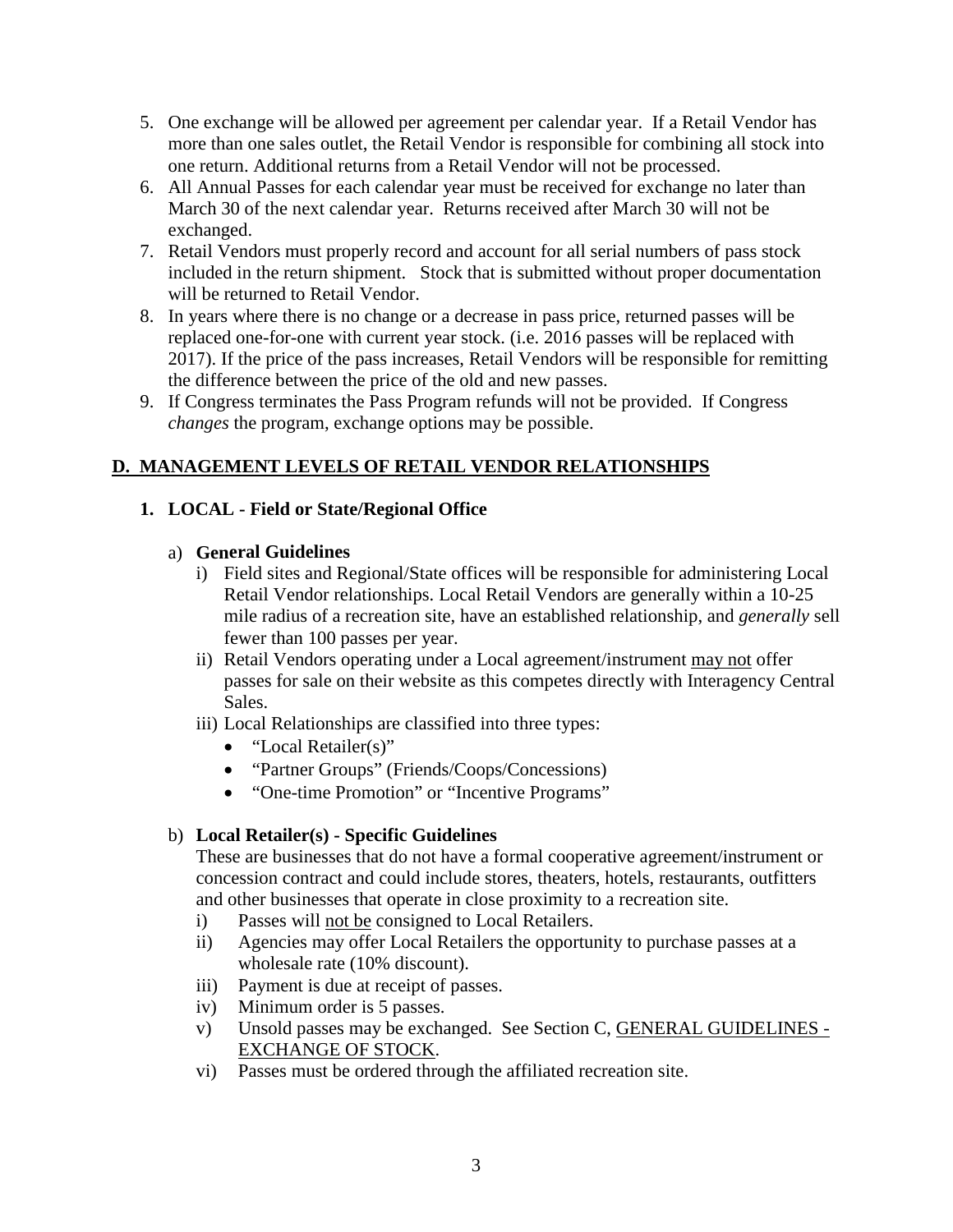- vii) Shipping/handling and fulfillment costs for Local Retail Vendor inventory may be assessed.
- viii) It will be the responsibility of the Federal recreation site administering the Local Retail Vendor agreement/instrument to account for pass stock and report revenue and sales.

#### c) **Local One-time Promotion or Incentive Program - Specific Guidelines**

A local One-time Promotion or Incentive Program is one that allows the sale of passes to organizations, corporations, public relations firms, or other non-commercial groups for small local promotions or contests.

- i) Agencies may offer partners the opportunity to purchase passes at a wholesale rate (10% discount).
- ii) Passes will not be consigned.
- iii) Payment is due at the receipt of passes.
- iv) Promotions must reflect the value of the pass as \$80.
- v) Passes must be requested through affiliated recreation site.
- vi) Unsold passes may be exchanged. See Section C, GENERAL GUIDELINES EXCHANGE OF STOCK.
- vii) The minimum order is 10 passes.
- viii) The Partner must convey pass rules and benefits as part of the promotion, and must not misrepresent the rules in advertisement material.
- ix) No government services may be packaged with the pass as part of the raffle, giveaway, or prize, except as stated on the pass.

## **2. NATIONAL - Interagency Pass Program**

#### a) **General Guidelines**

To maintain equity among the agencies and field sites, larger Retail Vendors with outlets in more than one state, or a headquarters office in one state that manages business on a national or regional level, or that sell passes through an internet site, are required to work with the National Pass Program Office.

Sales of passes through the official pass program fulfillment provider (USGS) are considered Central Sales. Revenue generated through Central Sales is used to develop, produce, market, and fulfill passes and collateral materials for the entire Interagency Pass Program.

#### b) **National Retailer**

National Retailer(s) include national chain stores, tour operators, and other businesses that operate on a national scale. Examples include: REI, Cruise America, GI Joes, Dick's Sporting Goods, Travelocity, etc.

- i) All passes must be ordered from the national fulfillment provider (USGS).
- ii) Passes will not be consigned to National Retailers.
- iii) National Retailers purchase passes at a wholesale rate (10% discount).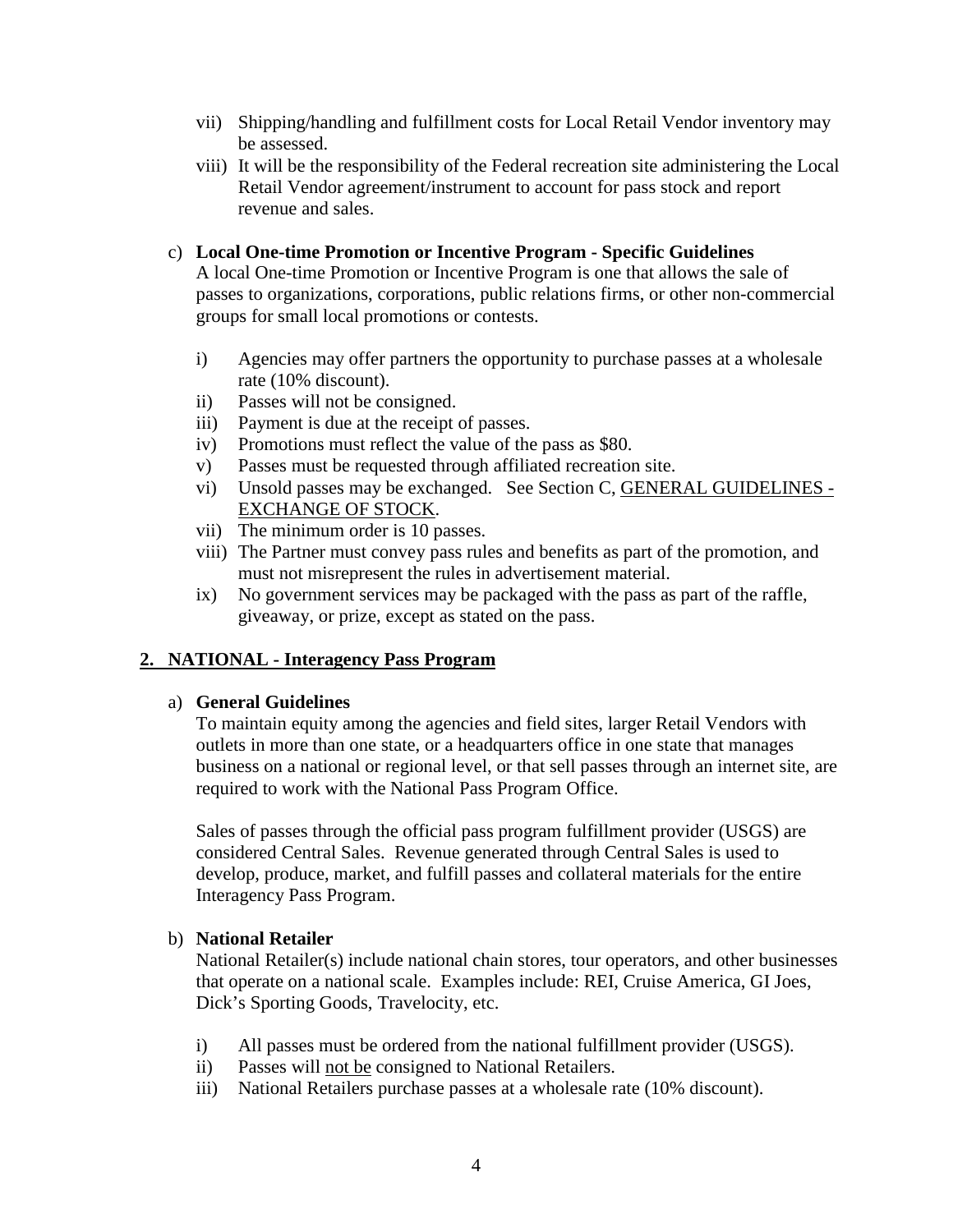- iv) Payment is at time of receipt of passes.
- v) Passes may be sold via the National Retailer's website (see "Online Store" section below.
- vi) The minimum order is 10 passes.
- vii) Unsold passes may be exchanged. See Section C, GENERAL GUIDELINES -EXCHANGE OF STOCK.
- viii) Shipping/handling from the fulfillment provider will be paid for by the National Retailer.
- ix) USGS will not accept returns, or issue refunds, for passes sold by National Retailers. If returns are permitted by National Retailer then the National Retailer will absorb the costs of the returned passes.
- x) Passes must be sold for \$80, however the National Pass Program Office may, in some limited circumstances, authorize a retailer to sell the pass for any amount between \$79.95 and \$80.05, if a vendor presents a compelling case, in writing, to the pass office.

#### **National Retailer – Online Store**

- i) National Retailer must clearly display the following on their website: Your Annual Pass covers Entrance Fees or Standard Amenity Fees (Day Use Fee) at sites managed by USDA FS, NPS, FWS, BLM, Reclamation and US Army Corp of Engineers.
	- Valid for one full year from month of purchase.
	- Provides entrance or access to pass owner and accompanying passengers in a single, private, non-commercial vehicle at Federally operated recreation sites across the country.
	- Covers the pass owner and three (3) accompanying adults age 16 and older at sites where per person entrance fees are charged. No entry fee for children 15 and under.
	- Photo identification may be required to verify ownership.
	- Passes are **NON-REFUNDABLE, NON-TRANSFERABLE,** and **CANNOT BE REPLACED IF LOST OR STOLEN**.
	- Fees vary widely across the thousands of Federal Recreation sites. Please contact specific sites directly for information on what is or is not covered.
- ii) To ensure that customers purchasing a Pass are not eligible for the Senior or Access Pass, or the Free Annual Pass for Military, thereby avoiding potential customer service problems, the online store must display the following statement and hyperlinks:

"The pass (passes) available on this website is (are) just one (a few) of many options. If you are a U.S. citizen or permanent resident age 62 or older, have a permanent disability, or an member of the U.S. Military, visit Recreation.gov (LINK)(http://www.recreation.gov/marketing.do?goto=/ATBPass/America%20th e%20Beautiful%20Pass%20Series.html) to find out about discount passes you may qualify for.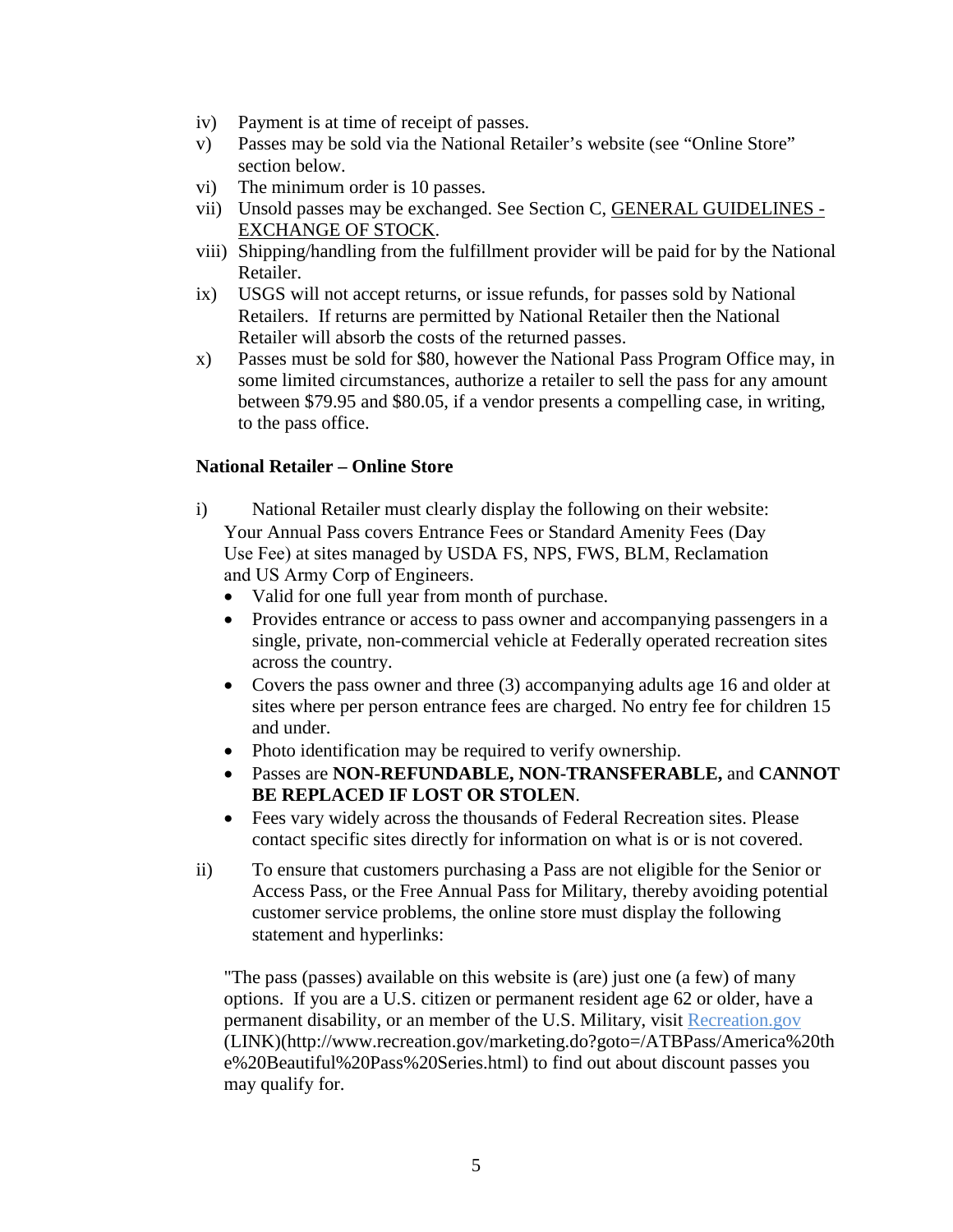xii)National Retailer must also post the following disclaimer:

"This is not an official U.S. Government website. Company is an authorized reseller of the *America the Beautiful - the National Parks and Federal Recreational Lands Annual Pass.* "

- xiii) National Retailer will charge appropriate shipping and handling fees on all orders. For an individual Annual Pass sale, domestic shipping and handling fees shall not exceed \$10.00 for standard delivery, and shall not exceed the actual shipping cost plus a \$10 handling fee for expedited deliveries.
- xiv) National Retailer will provide a customer service e-mail address and\or telephone number on the purchase confirmation page. National Retailer will respond to all customer inquiries/complaints within 2 business days.
- xv) National Retailer must display the current year image of the Annual Pass.
- xvi) National Retailer will fulfill all orders within 5 business days.
- xvii) Customers who order a Pass and **do not** receive their Pass prior to departing on the trip which they plan to use the pass, shall be refunded the purchase price by National Retailer, provided that the pass returned is unused/unsigned. National Retailer may exchange a returned pass for a new un-punched pass through the National Pass Program Office.
- xviii) National retailer will punch all passes with the current month until five business days from the end of the month, then the next month will be punched.
- c) **National One-time Promotion or Incentive Program -- Specific Guidelines** A National One-time Promotion or Incentive Program is one that is offered by large corporations or public relations firms such as American Express, Loyalty Innovations and others.
	- i) Passes will not be consigned for National Promotions.
	- ii) National Retailers offering a National Promotion purchase passes at a wholesale rate (10% discount).
	- iii) Payment is due prior to receipt of passes.
	- iv) Promotions must reflect the value of the pass as \$80.
	- v) Pass orders must be placed through the official fulfillment provider (USGS).
	- vi) Unsold passes may be exchanged. See Section C, GENERAL GUIDELINES EXCHANGE OF STOCK.
	- vii) The minimum order is 10 passes.
	- viii) The Retail Vendor must convey pass rules and benefits part of the promotion, and must not misrepresent the rules in advertisement material.
	- ix) No government services may be packaged with the pass as part of the raffle, giveaway, or prize, except as stated on the pass.

## **E. MISCELLANEOUS**

In some cases a retail Vendor may have more than one agreement. An example would be a cooperating association that has a local agreement with a field site to sell passes at that site through their bookstore and a national agreement for their web sales. Existing locally managed agreements between recreation sites and regional or national retail Vendors may continue to be